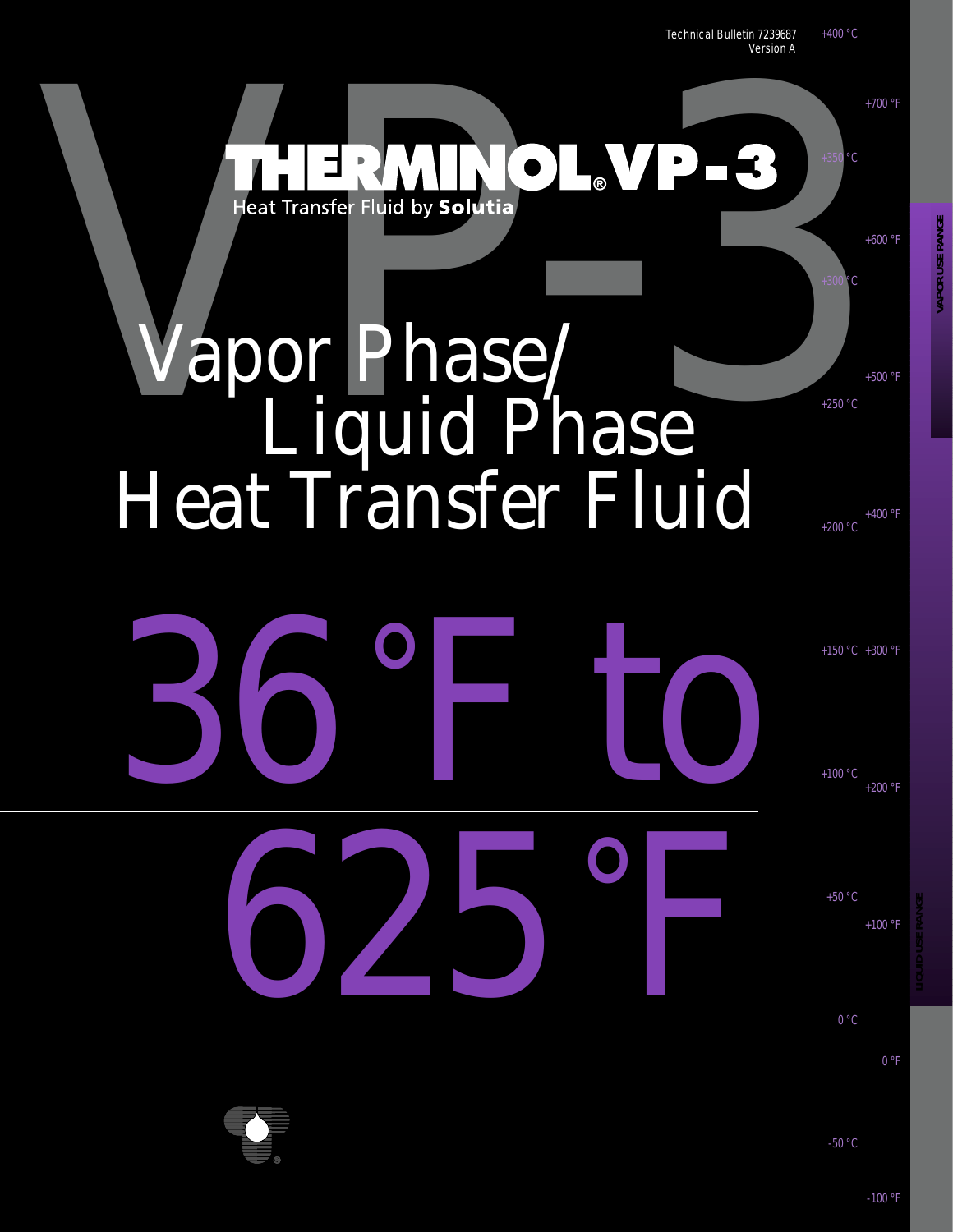

Therminol VP-3 liquid/vapor phase heat transfer fluid was specially developed to allow vapor phase heat transfer at lower temperatures than are practical with traditional diphenyl oxide/biphenyl constituted fluids like Therminol ® VP-1.

# THERMINOL, VP-3 \*\* **Heat Transfer Fluid by Solutia**

# **PHYSICAL AND CHEMICAL CHARACTERISTICS**

### Operating Range

### Composition

### **Combustibility**

# **TABLE OF CONTENTS**

| and operation are important to safe operation. Leaks of<br>lization point of 2.4 °C (36 °F) makes Therminol VP-3 easy<br>vapor could condense into a stable mist suspension that<br>to handle and may eliminate the need for costly heat<br>may be explosive in certain concentrations in air.<br>tracing in moderate climates.<br>CONTENTS<br>TABLE<br>0 F |  | of 330 °C (625 °F) in the liquid or vapor phase. A crystal- |
|-------------------------------------------------------------------------------------------------------------------------------------------------------------------------------------------------------------------------------------------------------------------------------------------------------------------------------------------------------------|--|-------------------------------------------------------------|
|                                                                                                                                                                                                                                                                                                                                                             |  |                                                             |
| Inside Front Cover<br><b>Physical and Chemical Characteristics</b>                                                                                                                                                                                                                                                                                          |  |                                                             |
| <b>Typical Properties</b>                                                                                                                                                                                                                                                                                                                                   |  |                                                             |
| Liquid Properties of Therminol® VP-3 Heat Transfer Fluid                                                                                                                                                                                                                                                                                                    |  |                                                             |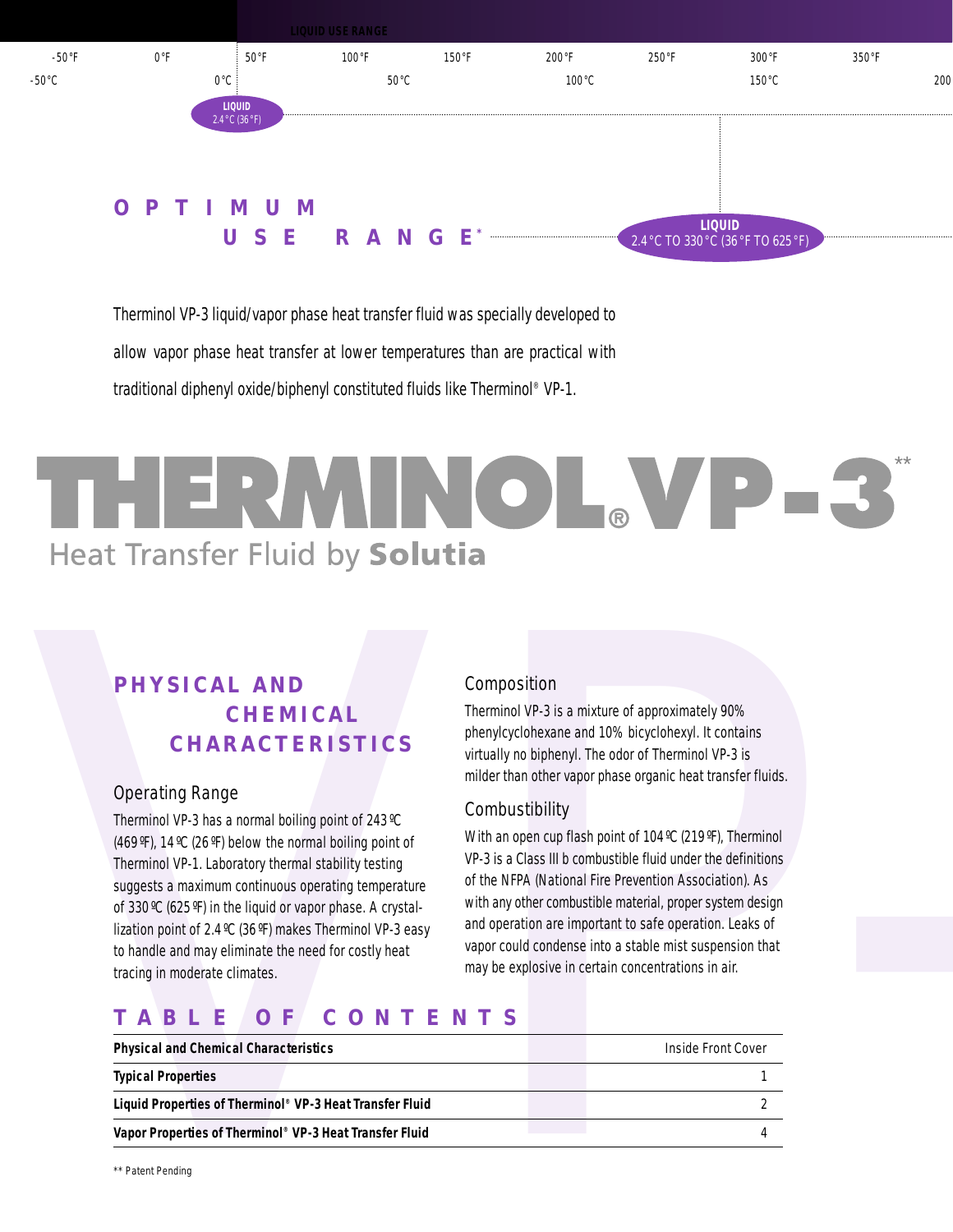

# **TYPICAL PROPERTIES \***

| Appearance                                 |                     | Phenylcyclohexane (90% min) +<br>bicyclohexyl (<10%) |
|--------------------------------------------|---------------------|------------------------------------------------------|
|                                            |                     | Above 2.4 °C (36 °F) clear, sediment<br>free liquid  |
| Max. Bulk Temperature                      |                     | 330 °C (625 °F)                                      |
| Max. Film Temperature                      |                     | 357 °C (675 °F)                                      |
| Kinematic Viscosity @ 40 °C                | ASTM D446           | 2.04 cSt (mm <sup>2</sup> /s)                        |
| Density @ 40 °C                            |                     | 7.70 lb/gal (923 kg/m <sup>3</sup> )                 |
| Flash Point, Open Cup                      | ASTM D-92           | 104 °C (219 °F)                                      |
| <b>Fire Point</b>                          | ASTM D-92           | 113 °C (235 °F)                                      |
| <b>Autoignition Temperature</b>            | <b>ASTM D-2155</b>  | 351 °C (663 °F)                                      |
| <b>Crystallization Point</b>               |                     | 2.4 °C (36 °F)                                       |
| Boiling Point @ 1 atm                      |                     | 243 °C (469 °F)                                      |
| Coefficient of Thermal Expansion at 200 °C |                     | 0.001204/°C                                          |
| <b>Moisture Content</b>                    | <b>ASTM E203-75</b> | $<$ 150 ppm                                          |
| Average Molecular Weight                   |                     | 161                                                  |
| Specific Gravity (60°F/60°F)               |                     | 0.936                                                |
| Surface Tension @ 25 °C                    |                     | 43.2 dynes/cm                                        |
| <b>Pseudocritical Temperature</b>          |                     | 406 °C (764 °F)                                      |
| <b>Pseudocritical Pressure</b>             |                     | 38.5 bar (558.4 psia)                                |
| <b>Pseudocritical Density</b>              |                     | 352 kg/m <sup>3</sup> (22.0 lb/ft <sup>3</sup> )     |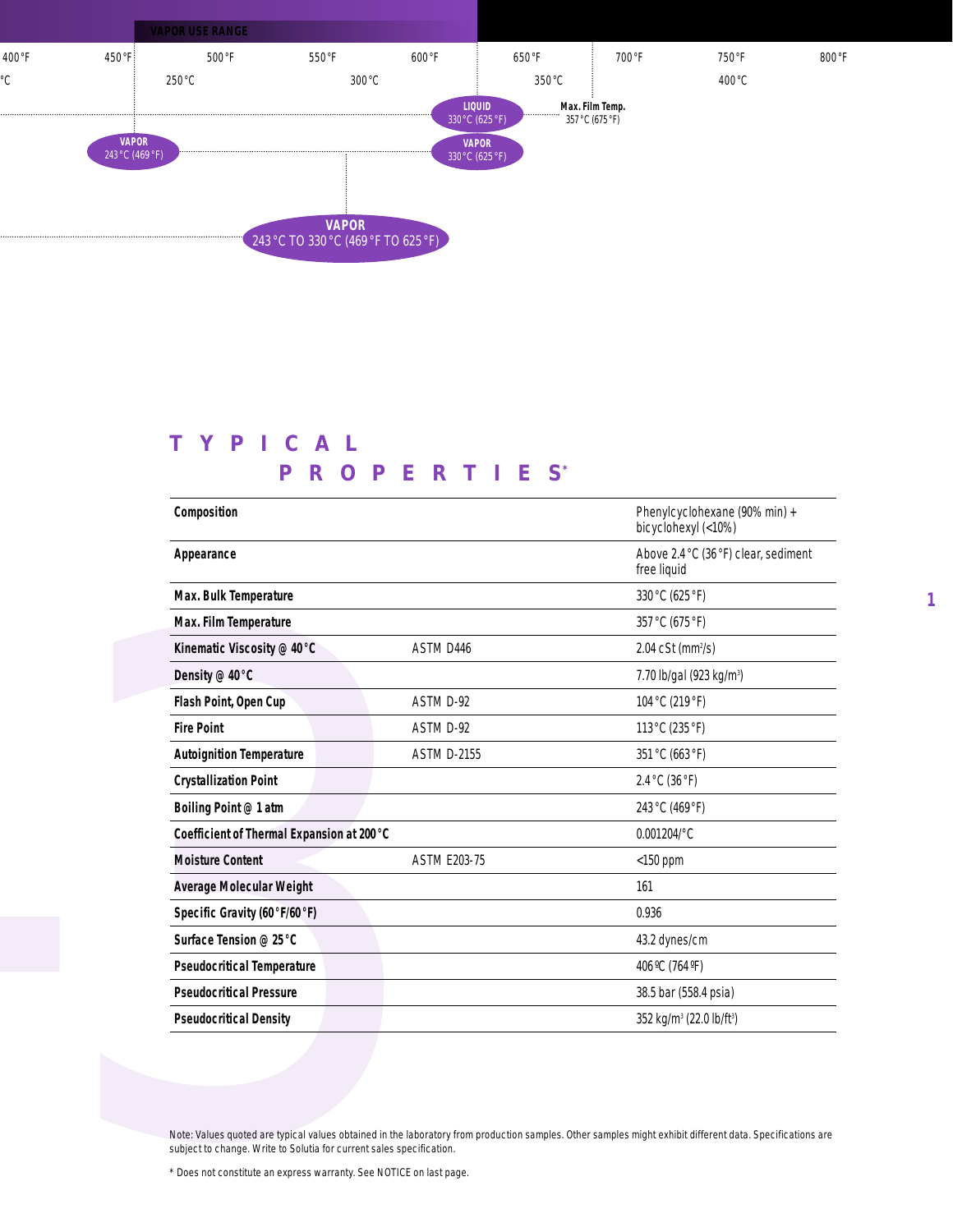# **LIQUID PROPERTIES OF THERMINOL ®**

| <b>Temperature</b> |                   |        | <b>Liquid Density</b> |                   | <b>Liquid Heat Capacity</b>        |           | Liquid Enthalpy** |                  |
|--------------------|-------------------|--------|-----------------------|-------------------|------------------------------------|-----------|-------------------|------------------|
| $\circ$ F          | $^{\circ}{\rm C}$ | Ib/gal | Ib/ft <sup>3</sup>    | kg/m <sup>3</sup> | Btu/(lb·°F)<br>$[cal/(g \cdot c)]$ | kJ/(kg·K) | Btu/lb            | kJ/kg            |
| 40                 | 4                 | 7.85   | 58.8                  | 941               | 0.365                              | 1.53      | $\pmb{0}$         | $\boldsymbol{0}$ |
| 60                 | 16                | 7.81   | 58.4                  | 936               | 0.378                              | 1.58      | 7.44              | 17.3             |
| 80                 | 27                | 7.76   | 58.0                  | 930               | 0.391                              | 1.64      | 15.1              | 35.2             |
| 100                | 38                | 7.71   | 57.7                  | 924               | 0.403                              | 1.69      | 23.1              | 53.6             |
| 120                | 49                | 7.66   | 57.3                  | 918               | 0.416                              | 1.74      | 31.3              | 72.7             |
| 140                | $60\,$            | 7.60   | 56.9                  | 911               | 0.428                              | 1.79      | 39.7              | 92.3             |
| 160                | 71                | 7.55   | 56.4                  | 904               | 0.439                              | 1.84      | 48.4              | 112.4            |
| 180                | 82                | 7.49   | 56.0                  | 897               | 0.451                              | 1.88      | 57.3              | 133.1            |
| 200                | 93                | 7.42   | $55.5\,$              | 890               | 0.462                              | 1.93      | 66.4              | 154.3            |
| 220                | 104               | 7.36   | 55.1                  | 882               | 0.473                              | 1.98      | $75.7$            | 176.0            |
| 240                | 116               | 7.29   | 54.6                  | 874               | 0.483                              | 2.02      | 85.3              | 198.3            |
| 260                | 127               | 7.22   | 54.0                  | 866               | 0.494                              | 2.07      | 95.1              | 221.0            |
| 280                | 138               | 7.15   | 53.5                  | 857               | 0.504                              | 2.11      | 105.0             | 244.2            |
| 300                | 149               | 7.08   | 52.9                  | 848               | 0.514                              | 2.15      | 115.2             | 267.8            |
| 320                | 160               | 7.00   | 52.4                  | 839               | 0.524                              | 2.19      | 125.6             | 292.0            |
| 340                | 171               | 6.92   | $51.8\,$              | 829               | 0.534                              | 2.23      | 136.2             | 316.6            |
| 360                | 182               | 6.84   | 51.1                  | 819               | 0.543                              | 2.27      | 150.0             | 341.6            |
| 380                | 193               | 6.75   | $50.5\,$              | 809               | 0.553                              | 2.31      | 157.9             | 367.1            |
| 400                | 204               | 6.66   | 49.8                  | 798               | 0.562                              | 2.35      | 169.1             | 393.0            |
| 420                | 216               | 6.57   | 49.1                  | 787               | 0.571                              | 2.39      | 180.4             | 419.3            |
| 440                | 227               | 6.47   | 48.4                  | 776               | 0.581                              | 2.43      | 191.9             | 446.1            |
| 460                | 238               | 6.37   | 47.7                  | 764               | 0.590                              | 2.47      | 203.6             | 473.3            |
| 46911              | 243               | 6.33   | 47.3                  | 758               | 0.595                              | 2.49      | 209.1             | 486.0            |
| 480                | 249               | 6.27   | 46.9                  | 751               | 0.600                              | 2.51      | 215.5             | 501.1            |
| 500                | 260               | 6.16   | 46.1                  | 738               | 0.611                              | 2.56      | 227.6             | 529.2            |
| 520                | 271               | 6.05   | 45.3                  | 725               | 0.622                              | 2.60      | 240.0             | 557.8            |
| 540                | 282               | 5.93   | 44.4                  | 711               | 0.634                              | 2.65      | 252.5             | 587.0            |
| 560                | 293               | 5.81   | 43.5                  | 696               | 0.647                              | 2.71      | 265.3             | 616.8            |
| 580                | 304               | 5.68   | 42.5                  | 681               | 0.663                              | 2.78      | 278.4             | 647.2            |
| 600                | 316               | 5.54   | 41.5                  | 664               | 0.683                              | 2.86      | 291.9             | 678.5            |
| 620                | 327               | 5.40   | 40.4                  | 647               | 0.708                              | 2.96      | 305.8             | 710.8            |
| 625                | 329               | 5.36   | 40.1                  | 642               | 0.715                              | 2.99      | 309.3             | 719.0            |
| 640                | 338               | 5.24   | 39.2                  | 628               | 0.741                              | 3.10      | 320.2             | 744.4            |
| 660                | 349               | 5.07   | 38.0                  | 608               | 0.791                              | 3.31      | 335.5             | 779.9            |
| 680                | 360               | 4.89   | 36.6                  | 586               | 0.869                              | 3.63      | 352.1             | 818.3            |

\* Maximum recommended bulk temperature is 330 ℃ (625 ℉).<br>† These data are based upon samples tested in the laboratory and are not guaranteed for all samples.<br>\*\* The enthalpy basis is zero at 4.4 ℃ (40 ℉).<br>†† The normal bo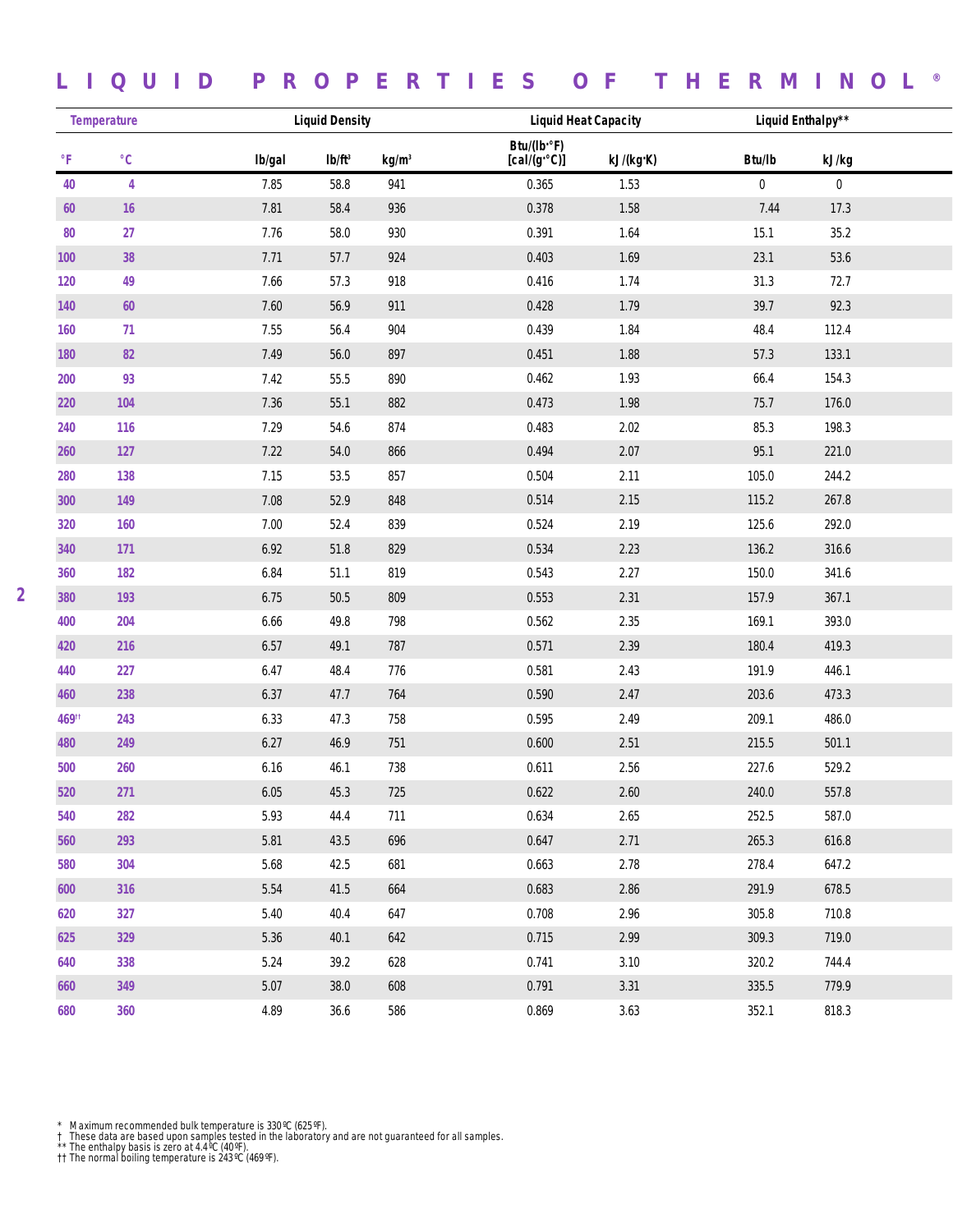# **VP-3 HEAT TRANSFER FLUID \* †**

| <b>Liquid Thermal Conductivity</b> |                                |         | <b>Liquid Viscosity</b> |                   |                               |        | <b>Vapor Pressure</b> |                     |        |     |                   |
|------------------------------------|--------------------------------|---------|-------------------------|-------------------|-------------------------------|--------|-----------------------|---------------------|--------|-----|-------------------|
| Btu/<br>(ft·h·°F)                  | kcal/<br>$(m \cdot h \cdot C)$ | W/(m·K) | Ib/(ft·h)               | cSt<br>$[mm^2/s]$ | ${\rm c}{\rm P}$<br>$[mPa-s]$ | psia   | mm Ha                 | kqf/cm <sup>2</sup> | kPa    | °F  | $^{\circ}{\rm C}$ |
| 0.0690                             | 0.1027                         | 0.1194  | 11.3                    | 4.96              | 4.67                          | 0.0001 | 0.0057                |                     | 0.0008 | 40  | 4                 |
| 0.0682                             | 0.1015                         | 0.1180  | 8.03                    | $3.55\,$          | 3.32                          | 0.0003 | 0.0157                |                     | 0.0021 | 60  | 16                |
| 0.0674                             | 0.1003                         | 0.1166  | 6.03                    | 2.68              | 2.49                          | 0.0008 | 0.0397                |                     | 0.0053 | 80  | 27                |
| 0.0666                             | 0.0991                         | 0.1152  | 4.73                    | 2.12              | 1.96                          | 0.0018 | 0.0936                |                     | 0.0125 | 100 | 38                |
| 0.0658                             | 0.0978                         | 0.1137  | 3.85                    | 1.73              | 1.59                          | 0.0040 | 0.2075                |                     | 0.0277 | 120 | 49                |
| 0.0649                             | 0.0966                         | 0.1123  | 3.22                    | 1.46              | 1.33                          | 0.0084 | 0.4350                | 0.0006              | 0.0580 | 140 | 60                |
| 0.0641                             | 0.0954                         | 0.1109  | 2.75                    | 1.26              | 1.14                          | 0.0168 | 0.8675                | 0.0012              | 0.116  | 160 | 71                |
| 0.0633                             | 0.0941                         | 0.1094  | 2.40                    | 1.10              | 0.990                         | 0.0320 | 1.654                 | 0.0022              | 0.220  | 180 | 82                |
| 0.0624                             | 0.0929                         | 0.1080  | 2.12                    | 0.984             | 0.876                         | 0.0585 | 3.027                 | 0.0041              | 0.404  | 200 | 93                |
| 0.0616                             | 0.0917                         | 0.1065  | 1.90                    | 0.888             | 0.783                         | 0.103  | 5.338                 | 0.0073              | 0.712  | 220 | 104               |
| 0.0607                             | 0.0904                         | 0.1051  | 1.71                    | 0.810             | 0.708                         | 0.176  | 9.101                 | 0.0124              | 1.21   | 240 | 116               |
| 0.0599                             | 0.0891                         | 0.1036  | 1.56                    | 0.749             | 0.644                         | 0.291  | 15.0                  | 0.0205              | 2.01   | 260 | $127$             |
| 0.0590                             | 0.0879                         | 0.1021  | 1.43                    | 0.688             | 0.589                         | 0.468  | 24.2                  | 0.0329              | 3.22   | 280 | 138               |
| 0.0582                             | 0.0866                         | 0.1006  | 1.31                    | 0.639             | 0.542                         | 0.732  | 37.9                  | 0.0515              | 5.05   | 300 | 149               |
| 0.0573                             | 0.0853                         | 0.0991  | 1.21                    | 0.597             | 0.500                         | 1.12   | 57.9                  | 0.0787              | 7.72   | 320 | 160               |
| 0.0565                             | 0.0840                         | 0.0976  | 1.12                    | 0.559             | 0.463                         | 1.68   | 86.6                  | 0.118               | 11.6   | 340 | 171               |
| 0.0556                             | 0.0827                         | 0.0962  | 1.04                    | 0.525             | 0.430                         | 2.46   | 127                   | 0.173               | 16.9   | 360 | 182               |
| 0.0547                             | 0.0814                         | 0.0946  | 0.966                   | 0.494             | 0.399                         | 3.53   | 183                   | 0.248               | 24.4   | 380 | 193               |
| 0.0538                             | 0.0801                         | 0.0931  | 0.898                   | 0.465             | 0.371                         | 4.99   | 258                   | 0.351               | 34.4   | 400 | 204               |
| 0.0530                             | 0.0788                         | 0.0916  | 0.836                   | 0.440             | 0.346                         | 6.94   | 359                   | 0.488               | 47.9   | 420 | 216               |
| 0.0521                             | 0.0775                         | 0.0901  | 0.778                   | 0.415             | 0.322                         | 9.51   | 492                   | 0.669               | 65.6   | 440 | 227               |
| 0.0512                             | 0.0762                         | 0.0885  | 0.724                   | 0.392             | 0.299                         | 12.8   | 664                   | 0.904               | 88.6   | 460 | 238               |
| 0.0508                             | 0.0756                         | 0.0878  | 0.701                   | 0.382             | 0.290                         | 14.7   | 760                   | 1.03                | 101    | 469 | 243               |
| 0.0503                             | 0.0748                         | 0.0870  | 0.674                   | 0.371             | 0.279                         | 17.1   | 886                   | 1.20                | 118    | 480 | 249               |
| 0.0494                             | 0.0735                         | 0.0854  | 0.627                   | 0.351             | 0.259                         | 22.6   | 1170                  | 1.59                | 156    | 500 | 260               |
| 0.0485                             | 0.0722                         | 0.0839  | 0.583                   | 0.333             | 0.241                         | 29.4   | 1520                  | $2.06$              | 202    | 520 | 271               |
| 0.0476                             | 0.0708                         | 0.0823  | 0.542                   | 0.315             | 0.224                         | 37.8   | 1960                  | 2.66                | 261    | 540 | 282               |
| 0.0467                             | 0.0695                         | 0.0807  | 0.504                   | 0.299             | 0.208                         | 48.2   | 2490                  | 3.39                | 332    | 560 | 293               |
| 0.0458                             | 0.0681                         | 0.0792  | 0.468                   | 0.284             | 0.193                         | 60.8   | 3140                  | 4.28                | 419    | 580 | 304               |
| 0.0448                             | 0.0667                         | 0.0776  | 0.434                   | 0.270             | 0.179                         | 76.1   | 3930                  | 5.35                | 524    | 600 | 316               |
| 0.0439                             | 0.0653                         | 0.0760  | 0.402                   | 0.257             | 0.166                         | 94.4   | 4880                  | 6.63                | 651    | 620 | 327               |
| 0.0437                             | 0.0650                         | 0.0756  | 0.395                   | 0.254             | 0.163                         | 99.5   | 5140                  | 6.99                | 686    | 625 | 329               |
| 0.0430                             | 0.0640                         | 0.0743  | 0.372                   | 0.245             | 0.154                         | 116    | 6000                  | 8.16                | 800    | 640 | 338               |
| 0.0420                             | 0.0626                         | 0.0727  | 0.345                   | 0.234             | 0.142                         | 142    | 7330                  | 9.97                | 978    | 660 | 349               |
| 0.0411                             | 0.0612                         | 0.0711  | 0.319                   | 0.225             | 0.132                         | 172    | 8890                  | 12.1                | 1180   | 680 | 360               |

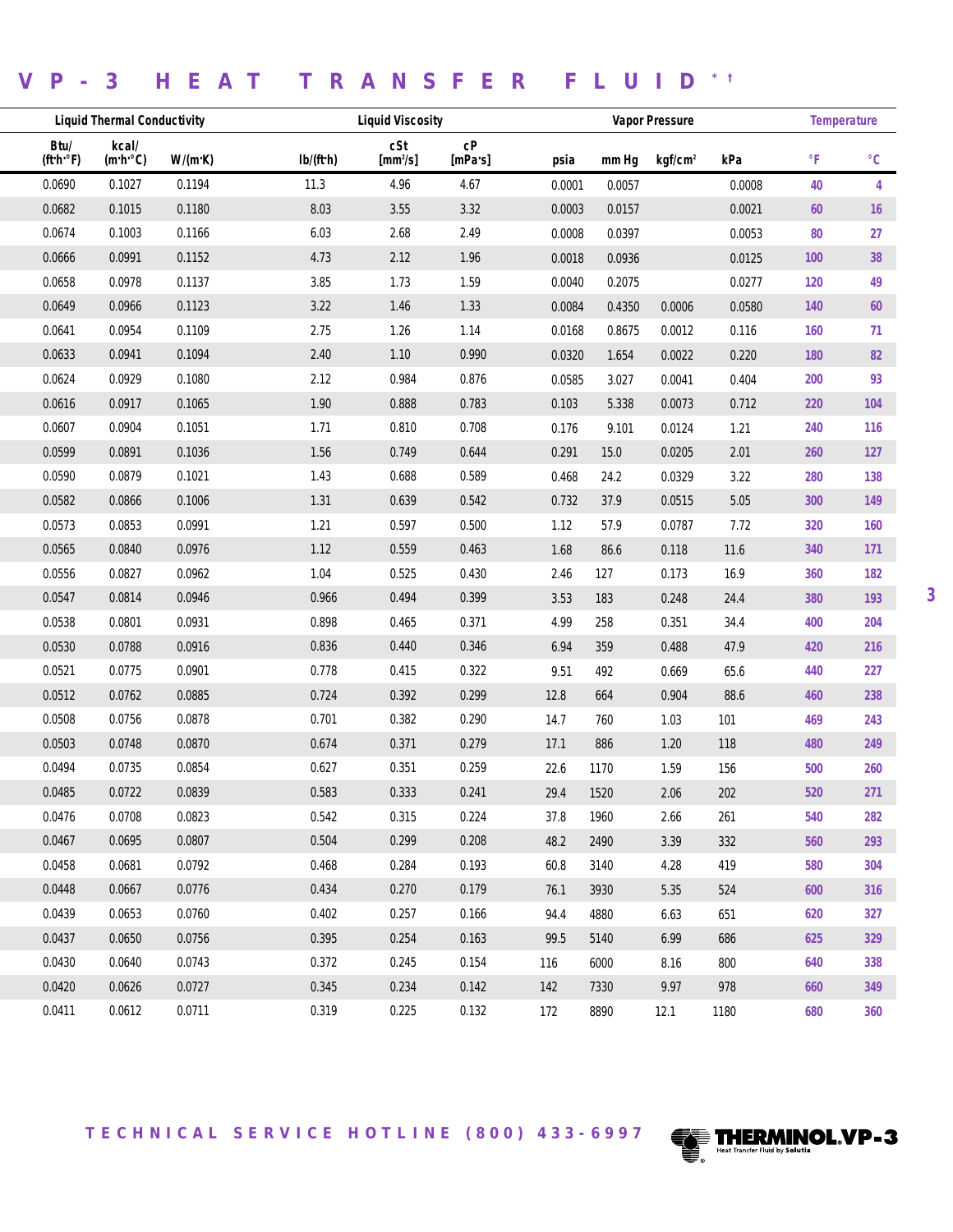## **VAPOR PROPERTIES OF THERMINOL ®**

| <b>Temperature</b> |                   | <b>Vapor Density</b> |                   | <b>Vapor Heat Capacity</b>         |           |        | <b>Heat of Vaporization</b> | Vapor Enthalpy** |       |  |
|--------------------|-------------------|----------------------|-------------------|------------------------------------|-----------|--------|-----------------------------|------------------|-------|--|
| $\circ$ F          | $^{\circ}{\rm C}$ | Ib/ft <sup>3</sup>   | kg/m <sup>3</sup> | Btu/(lb·°F)<br>$[cal/(g \cdot C)]$ | kJ/(kg·K) | Btu/lb | kJ/kg                       | Btu/lb           | kJ/kg |  |
| 40                 | 4                 | 0.000003             | 0.00005           | 0.259                              | 1.08      | 229.4  | 533.3                       | 229.4            | 533.3 |  |
| 60                 | 16                | 0.000009             | 0.00014           | 0.271                              | 1.13      | 227.3  | 528.4                       | 234.8            | 545.7 |  |
| 80                 | 27                | 0.00002              | 0.00034           | 0.282                              | 1.18      | 225.2  | 523.4                       | 240.3            | 558.5 |  |
| 100                | 38                | 0.00005              | 0.00078           | 0.294                              | 1.23      | 223.0  | 518.3                       | 246.0            | 571.9 |  |
| 120                | 49                | 0.00010              | 0.00167           | 0.305                              | 1.28      | 220.8  | 513.2                       | 252.0            | 585.9 |  |
| 140                | $60\,$            | 0.00021              | 0.00337           | 0.317                              | 1.32      | 218.6  | 508.1                       | 258.3            | 600.3 |  |
| 160                | 71                | 0.00041              | 0.00651           | 0.328                              | 1.37      | 216.4  | 502.9                       | 264.7            | 615.3 |  |
| 180                | 82                | 0.00075              | 0.0120            | 0.339                              | 1.42      | 214.1  | 497.7                       | 271.4            | 630.8 |  |
| 200                | 93                | 0.00133              | 0.0213            | 0.350                              | 1.46      | 211.9  | 492.5                       | 278.3            | 646.8 |  |
| 220                | 104               | 0.00228              | 0.0365            | 0.361                              | 1.51      | 209.6  | 487.3                       | 285.4            | 663.3 |  |
| 240                | 116               | 0.00378              | 0.0605            | 0.372                              | 1.56      | 207.4  | 482.1                       | 292.7            | 680.3 |  |
| 260                | 127               | 0.00607              | 0.0972            | 0.382                              | 1.60      | 205.2  | 476.9                       | 300.2            | 697.9 |  |
| 280                | 138               | 0.00950              | 0.152             | 0.393                              | 1.64      | 202.9  | 471.7                       | 308.0            | 715.9 |  |
| 300                | 149               | 0.0145               | 0.232             | 0.403                              | 1.69      | 200.7  | 466.5                       | 315.9            | 734.3 |  |
| 320                | 160               | 0.0216               | 0.346             | 0.414                              | 1.73      | 198.5  | 461.3                       | 324.1            | 753.3 |  |
| 340                | 171               | 0.0315               | 0.505             | 0.424                              | 1.77      | 196.2  | 456.1                       | 332.4            | 772.7 |  |
| 360                | 182               | 0.0452               | 0.723             | 0.434                              | 1.82      | 194.0  | 450.9                       | 341.0            | 792.5 |  |
| 380                | 193               | 0.0635               | 1.02              | 0.444                              | 1.86      | 191.8  | 445.7                       | 349.7            | 812.8 |  |
| 400                | 204               | 0.0879               | 1.41              | 0.454                              | 1.90      | 189.5  | 440.5                       | 358.6            | 833.5 |  |
| 420                | 216               | 0.120                | 1.92              | 0.463                              | 1.94      | 187.3  | 435.3                       | 367.7            | 854.6 |  |
| 440                | 227               | 0.161                | 2.58              | 0.473                              | 1.98      | 185.0  | 430.0                       | 376.9            | 876.1 |  |
| 460                | 238               | 0.213                | 3.42              | 0.482                              | 2.02      | 182.7  | 424.6                       | 386.3            | 897.9 |  |
| 46911              | 243               | 0.242                | 3.88              | 0.486                              | 2.04      | 181.6  | 422.1                       | 390.7            | 908.1 |  |
| 480                | 249               | 0.280                | 4.48              | 0.491                              | 2.06      | 180.3  | 419.1                       | 395.9            | 920.1 |  |
| 500                | 260               | 0.363                | 5.81              | 0.500                              | 2.09      | 177.9  | 413.5                       | 405.6            | 942.7 |  |
| 520                | 271               | 0.466                | 7.46              | 0.510                              | 2.13      | 175.4  | 407.7                       | 415.4            | 965.5 |  |
| 540                | 282               | 0.592                | 9.49              | 0.518                              | 2.17      | 172.8  | 401.6                       | 425.3            | 988.6 |  |
| 560                | 293               | 0.747                | 12.0              | 0.527                              | 2.21      | 170.0  | 395.2                       | 435.4            | 1012  |  |
| 580                | 304               | 0.935                | 15.0              | 0.536                              | 2.24      | 167.1  | 388.4                       | 445.5            | 1036  |  |
| 600                | 316               | 1.16                 | 18.6              | 0.545                              | 2.28      | 163.8  | 380.9                       | 455.7            | 1059  |  |
| 620                | 327               | 1.44                 | 23.0              | 0.554                              | 2.32      | 160.2  | 372.5                       | 466.0            | 1083  |  |
| 625                | 329               | 1.51                 | 24.3              | 0.556                              | 2.33      | 159.3  | 370.2                       | 468.6            | 1089  |  |
| 640                | 338               | 1.77                 | 28.3              | 0.563                              | 2.36      | 156.1  | 362.9                       | 476.4            | 1107  |  |
| 660                | 349               | 2.16                 | 34.7              | 0.572                              | 2.39      | 151.2  | 351.4                       | 486.7            | 1131  |  |
| 680                | 360               | 2.64                 | 42.3              | 0.581                              | 2.43      | 145.0  | 337.1                       | 497.1            | 1156  |  |

\* Maximum recommended bulk temperature is 330 °C (625 °F).<br>† These data are based upon samples tested in the laboratory and are not guaranteed for all samples.<br>\*\* The enthalpy basis is zero at 4.4 °C (40 °F).<br>†† The norma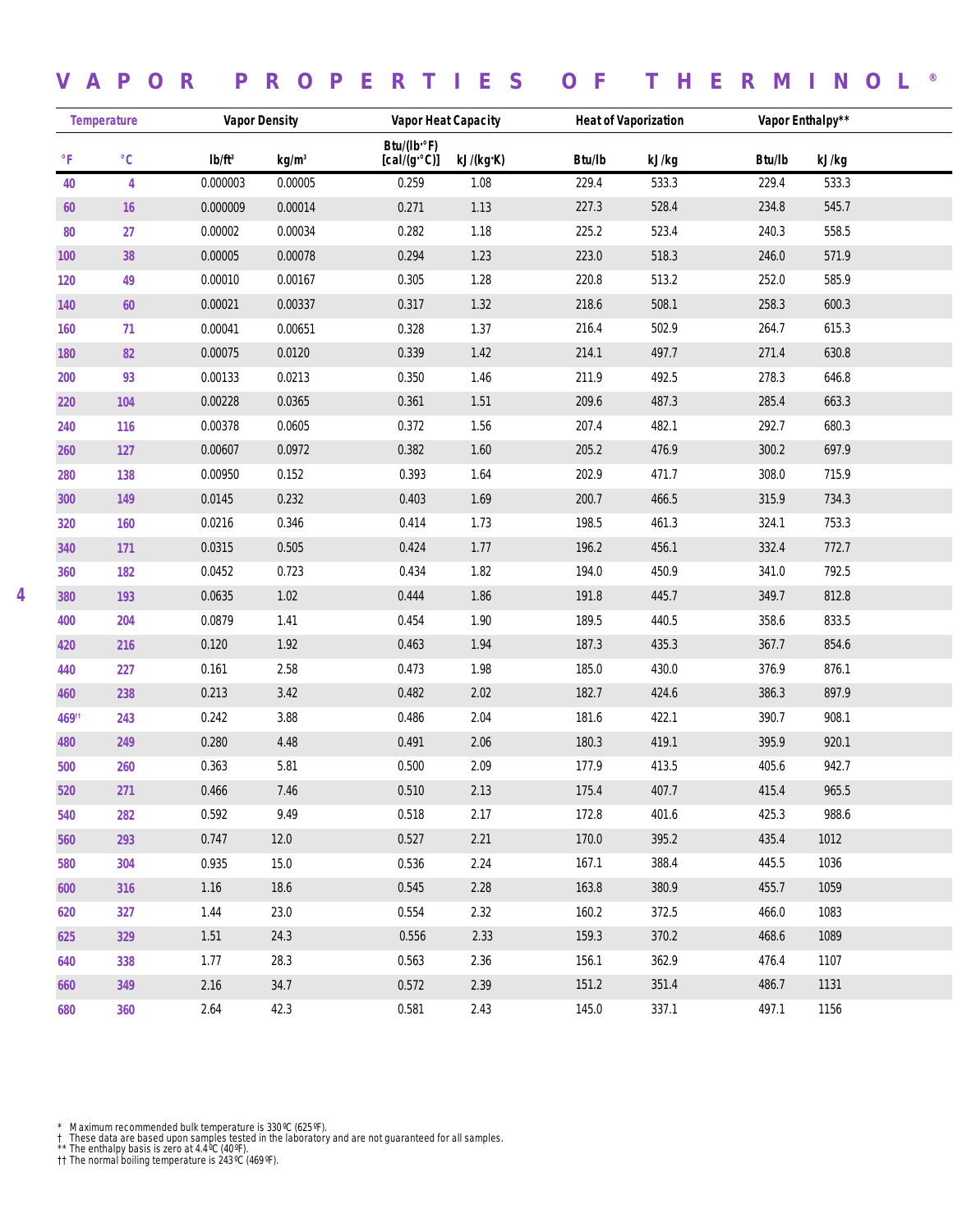### **VP-3 HEAT TRANSFER FLUID \* †**

| <b>Vapor Thermal Conductivity</b> |                                |         |           |                             | <b>Temperature</b>            |                         |                   |
|-----------------------------------|--------------------------------|---------|-----------|-----------------------------|-------------------------------|-------------------------|-------------------|
| Btu/<br>(ft·h·°F)                 | kcal/<br>$(m \cdot h \cdot C)$ | W/(m·K) | Ib/(ft·h) | cSt<br>[mm <sup>2</sup> /s] | ${\rm c}{\rm P}$<br>$[mPa-s]$ | $\,^{\circ} \mathsf{F}$ | $^{\circ}{\rm C}$ |
| 0.0049                            | 0.0073                         | 0.0085  | 0.0163    |                             | 0.00674                       | 40                      | 4                 |
| 0.0054                            | 0.0080                         | 0.0094  | 0.0170    |                             | 0.00702                       | $60\,$                  | 16                |
| 0.0059                            | 0.0088                         | 0.0103  | 0.0176    |                             | 0.00729                       | ${\bf 80}$              | 27                |
| 0.0065                            | 0.0096                         | 0.0112  | 0.0183    |                             | 0.00757                       | 100                     | 38                |
| 0.0070                            | 0.0104                         | 0.0121  | 0.0190    |                             | 0.00785                       | 120                     | 49                |
| 0.0075                            | 0.0112                         | 0.0130  | 0.0197    |                             | 0.00813                       | 140                     | $60\,$            |
| 0.0081                            | 0.0120                         | 0.0140  | 0.0203    | 1290                        | 0.00841                       | 160                     | 71                |
| 0.0086                            | 0.0129                         | 0.0150  | 0.0210    | 723                         | 0.00869                       | 180                     | 82                |
| 0.0092                            | 0.0137                         | 0.0159  | 0.0217    | 420                         | 0.00897                       | 200                     | 93                |
| 0.0098                            | 0.0146                         | 0.0169  | 0.0224    | 253                         | 0.00925                       | 220                     | 104               |
| 0.0104                            | 0.0154                         | 0.0179  | 0.0230    | 158                         | 0.00953                       | 240                     | 116               |
| 0.0109                            | 0.0163                         | 0.0189  | 0.0237    | 101                         | 0.00981                       | 260                     | $127$             |
| 0.0115                            | 0.0172                         | 0.0199  | 0.0244    | 66.3                        | 0.0101                        | 280                     | 138               |
| 0.0121                            | 0.0180                         | 0.0210  | 0.0251    | 44.7                        | 0.0104                        | 300                     | 149               |
| 0.0127                            | 0.0189                         | 0.0220  | 0.0258    | 30.8                        | 0.0106                        | 320                     | 160               |
| 0.0133                            | 0.0198                         | 0.0231  | 0.0264    | 21.6                        | 0.0109                        | 340                     | 171               |
| 0.0140                            | 0.0208                         | 0.0241  | 0.0271    | 15.5                        | 0.0112                        | 360                     | 182               |
| 0.0146                            | 0.0217                         | 0.0252  | 0.0278    | 11.3                        | 0.0115                        | 380                     | 193               |
| 0.0152                            | 0.0226                         | 0.0263  | 0.0284    | 8.36                        | 0.0118                        | 400                     | 204               |
| 0.0158                            | 0.0236                         | 0.0274  | 0.0291    | 6.28                        | 0.0120                        | 420                     | 216               |
| 0.0165                            | 0.0245                         | 0.0285  | 0.0298    | 4.78                        | 0.0123                        | 440                     | 227               |
| 0.0171                            | 0.0255                         | 0.0296  | 0.0304    | 3.68                        | 0.0126                        | 460                     | 238               |
| 0.0174                            | 0.0259                         | 0.0301  | 0.0307    | 3.28                        | 0.0127                        | 469                     | 243               |
| 0.0178                            | 0.0264                         | 0.0307  | 0.0311    | 2.87                        | 0.0129                        | 480                     | 249               |
| 0.0184                            | 0.0274                         | 0.0319  | 0.0318    | 2.26                        | 0.0131                        | 500                     | 260               |
| 0.0191                            | 0.0284                         | 0.0330  | 0.0324    | 1.80                        | 0.0134                        | 520                     | 271               |
| 0.0198                            | 0.0294                         | 0.0342  | 0.0331    | 1.44                        | 0.0137                        | 540                     | 282               |
| 0.0204                            | 0.0304                         | 0.0354  | 0.0337    | 1.16                        | 0.0139                        | 560                     | 293               |
| 0.0211                            | 0.0314                         | 0.0366  | 0.0344    | 0.948                       | 0.0142                        | 580                     | 304               |
| 0.0218                            | 0.0325                         | 0.0378  | 0.0350    | 0.776                       | 0.0145                        | 600                     | 316               |
| 0.0225                            | 0.0335                         | 0.0390  | 0.0356    | 0.640                       | 0.0147                        | 620                     | 327               |
| 0.0227                            | 0.0338                         | 0.0393  | 0.0358    | 0.610                       | 0.0148                        | 625                     | 329               |
| 0.0232                            | 0.0346                         | 0.0402  | 0.0363    | 0.529                       | 0.0150                        | 640                     | 338               |
| 0.0239                            | 0.0356                         | 0.0414  | 0.0369    | 0.440                       | 0.0152                        | 660                     | 349               |
| 0.0247                            | 0.0367                         | 0.0426  | 0.0375    | 0.367                       | 0.0155                        | 680                     | 360               |